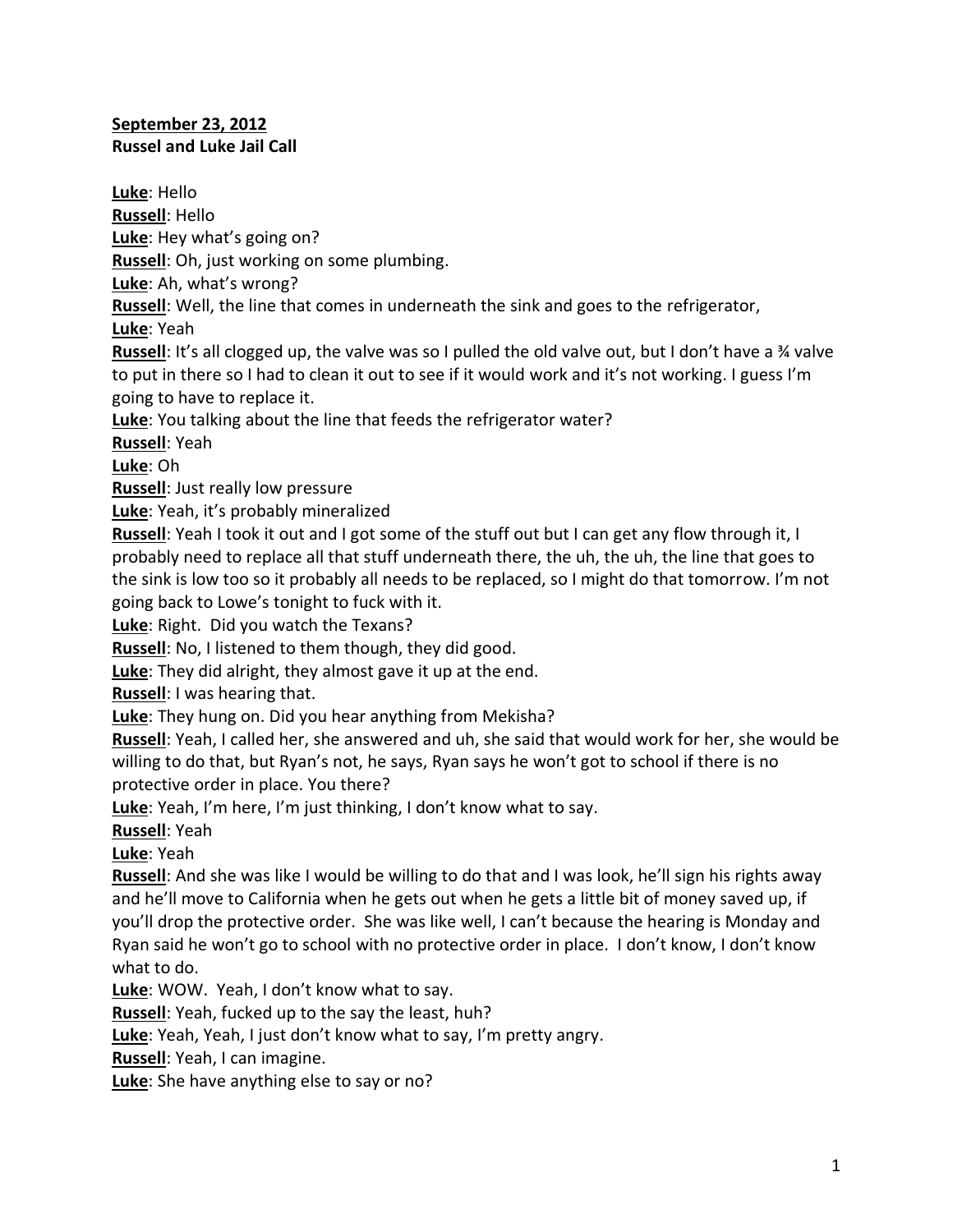**Russell**: No, not really. We didn't talk very long. She really didn't have much to say. I could hear the baby crying in the background.

**Luke**: Yeah, well, I don't know what I should do.

**Russell**: She seemed confident the courts would terminate rights to both the children anyway.

**Luke**: No, they're not gonna do it, not if I don't want them to.

**Russell**: Well she seemed to think otherwise. You know don't know if they will. **Luke**: Huh.

**Russell**: I don't know how all that works. I mean she obviously knows enough people

**Luke:** Not in Gounty she doesn't

**Russell**: Oh, it wouldn't go through Houston Courts?

**Luke**: Nope.

**Russell**: Huh, well then it could work out in your favor.

**Luke**: Man, what can I do to that Bitch?

**Russell**: I don't know, I don't know.

**Luke**: Anything else new?

**Russell**: No, not really. Aint much else going on

**Luke**: She plans on taking Ryan down there

**Russell**: Oh, yeah, she said he'll testify or he'll be on the stand or whatever. She said that what he'll tell the Judge, that he won't go to school without a protective order in place.

**Luke**: The Judge might tell her I beg to differ with you, we got a place for kids like you. **Russell**: Think so?

**Luke**: The problem is Jan, my attorney, is scared, not scared, he doesn't want to cross examine children, people who are sensitive, but when you got manipulative little lying mother fuckers up there,

**Russell**: Well he may have to if he's gonna be other there anyway. If he's already gonna be up there, might as well cross examine him.

**Luke**: Wow, I can't believe he's doing that to me. I truly can't believe he's doing that to me.

**Russell**: Yeah, kinda makes you wonder what she's saying to him.

**Luke**: I mean I think I should kill her.

**Russell**: Can't do that though.

**Luke**: Yeah, I can. I can get an AR15 and sit on the feeder road and light her car up like hot fucking knife through butter

**Russell**: Yeah, your right you can, but you shouldn't. I mean where's that gonna get you. It's definitely not getting you Ryan back.

**Luke**: No

**Russell**: I think, I think in time, he'll realize the mistake he's made.

**Luke**: Wow, there's gonna be another article.

**Russell**: What do you mean

**Luke**: More news articles

**Russell**: Oh yeah,

**Luke**: She say that?

**Russell**: No, but I'm sure there will be. Fuck there's no telling what will come out tomorrow or what they'll say, no telling what she'll say.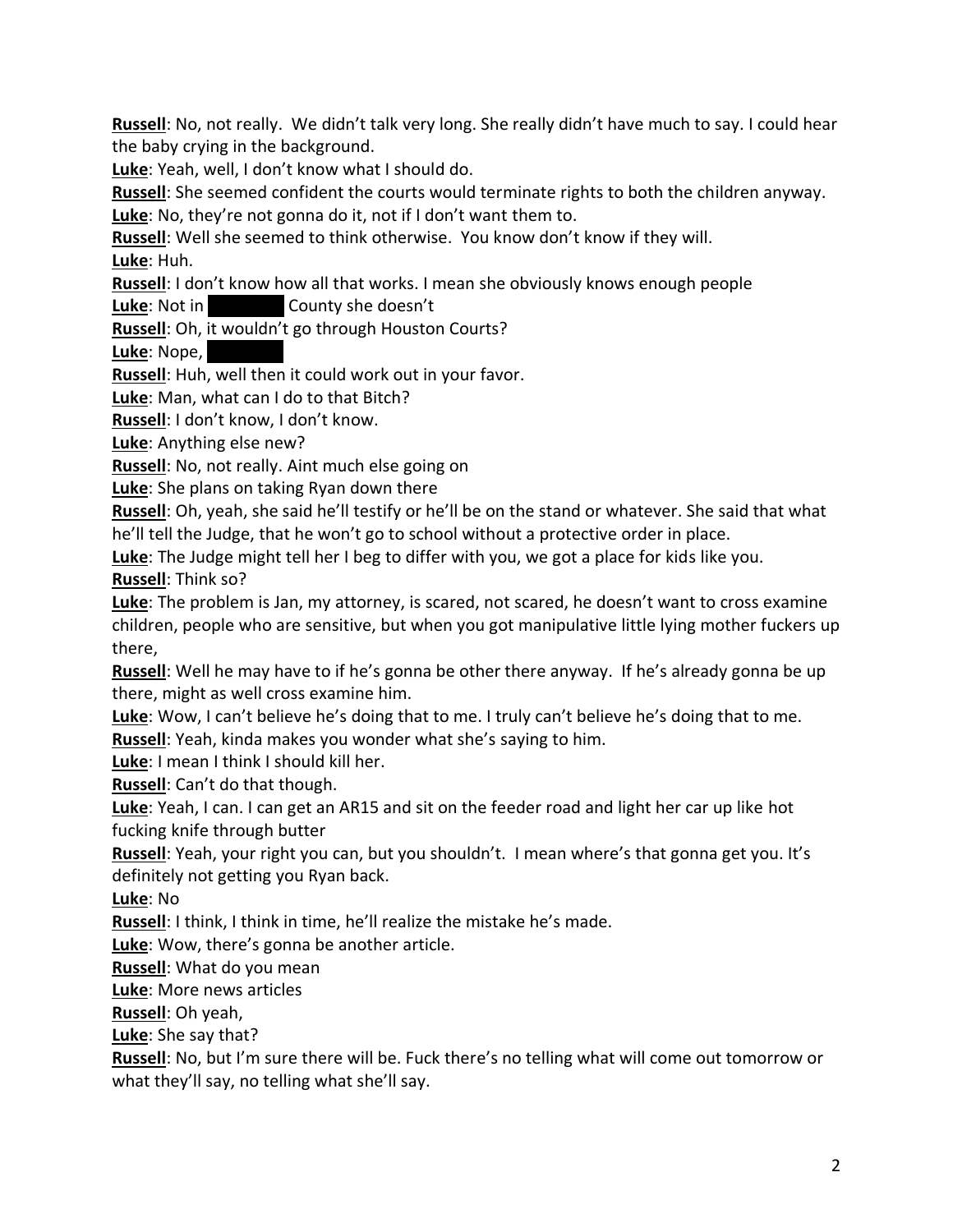**Luke**: I think she thinks she can push me around. That's what I think. It's basically how much do you let someone put their finger in your face and push you around until you say enough? **Russell**: Right

**Luke**: Oh well. Oh well. Yeah, I'm gonna have to.

**Russell**: What?

**Luke**: Finish it. I'm gonna have to because she's pushed me and she's given me no choice. **Russell**: Yeah.

**Luke**: I don't understand why

**Russell**: Well

**Luke**: I mean I'm so fucking angry. She just won't let up, she won't leave me alone.

**Russell**: Right

**Luke**: I try and do everything she wants and then she just more and more and more. Ya know, I mean, I don't understand, what can I do? I mean she is not gonna let up until I'm in fucking prison

**Russell**: No, you're right. I mean

**Luke**: What do you do?

**Russell**: I guess get out and move to California. At this point, I don't know what else you can do.

**Luke**: I hope we win that hearing tomorrow.

**Russell**: I can't believe they won't let you go.

**Luke**: Yeah, it's an ex parte hearing, they can have them. It's rigged.

**Russell**: Oh, I'm sure. I'm sure. I'm sure it won't go in your favor.

**Luke**: No, no their gonna go ahead.

**Russell**: Go the way everything else is going.

**Luke**: Fuck. Oh well. Man, this fucking sucks.

**Russell**: Yeah. I agree.

**Luke**: Well, I appreciate you making an effort.

**Russell**: No problem

**Luke**: I wish that cunt was reasonable.

**Russell**: Do what?

**Luke**: I said, I wish that cunt was reasonable, she can tell Ryan, "shut your little ass up, he aint gonna have anything to do with you at school, go to school and be quiet."

**Russell**: She knows that but she says the counselor lady that he sees said that she has to justify his fears and if that is what he fears, then she has to justify it and do what he wants otherwise he won't listen her, he won't mind her

**Luke**: She's dealing with a quack obviously.

**Russell**: Or maybe somebody she knows.

**Luke**: This is fucking crazy, more fucking, more bash on Luke, I guess. Um well shoot, um, I appreciate it, I guess I'll give you a holler on Wednesday.

**Russell**: Yeah, give me a call and um, I'll uh, I'm sure you know what happened there before I will

**Luke**: The dogs doing alright?

**Russell**: Do what?

**Luke**: I said, the dogs doing good?